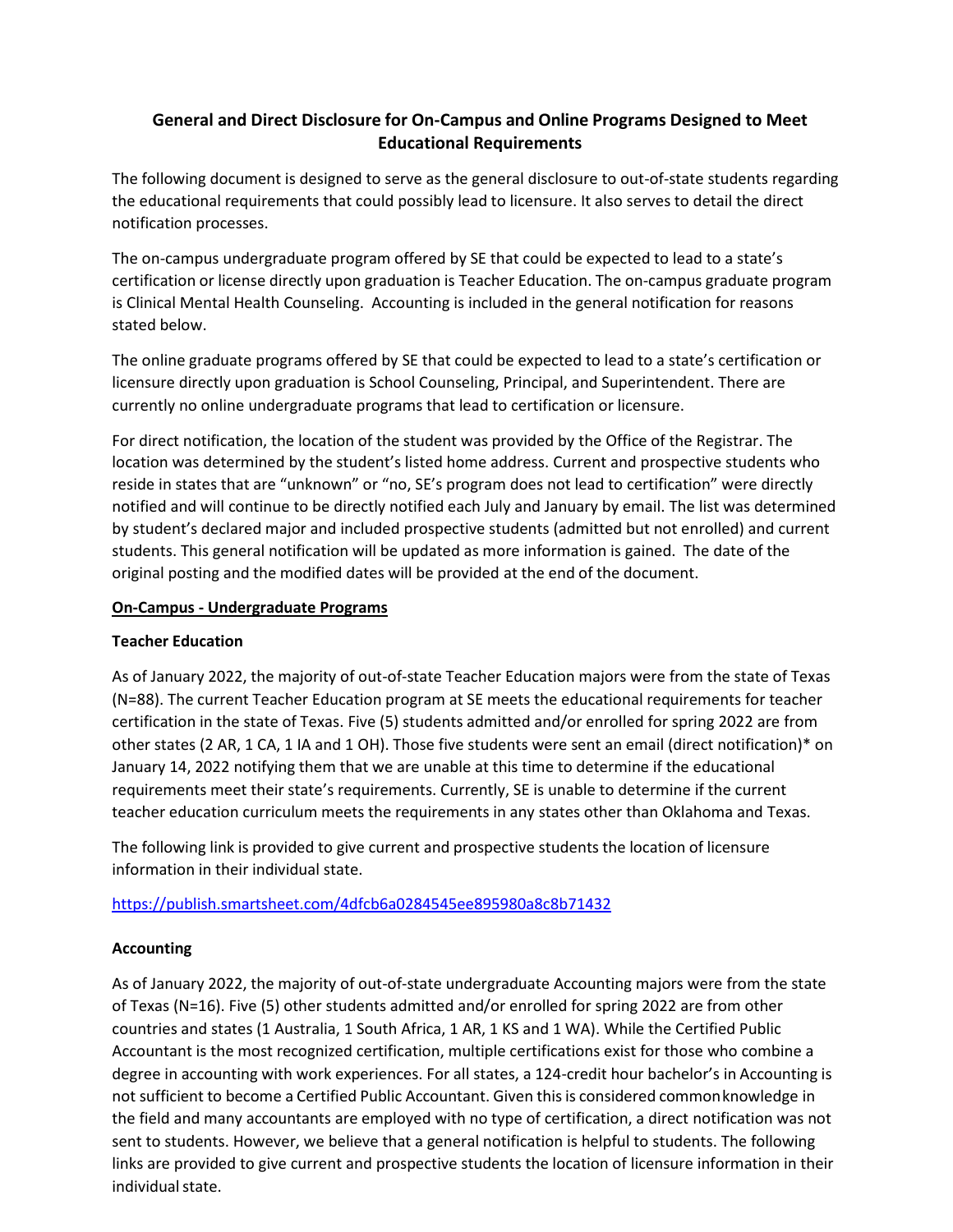#### [Common Ac](https://www.roberthalf.com/blog/salaries-and-skills/finance-and-accounting-certifications-employers-want-to-see)counting Certifications

<https://www.thiswaytocpa.com/licensure/state-requirements/>

Oklahoma Accountancy Board

[https://www.ok.gov/oab\\_web/](http://www.ok.gov/oab_web/)

Texas State Board of Public Accountancy

<http://www.tsbpa.state.tx.us/>

#### **Nursing**

SE does not offer a degree designed to lead to nursing licensure nor does it offer any nursing-specific courses. SE does offer courses that count as nursing prerequisites (such as anatomy), but these courses serve multiple majors with multiple goals. SE provides students lists of required courses that can be transferred to different institutions. Students seeking a BSN and attending SE will typically transfer to East Central University. Those seeking LPN or RN will typically transfer to Murray State College or Grayson College. Students should reach out to those institutions for questions related to licensure in other states.

#### **On-Campus - Graduate Programs**

#### **Counseling/Psychology**

As of January 2022, the majority of out-of-state Clinical Mental Health Counseling (CMHC) majors were from the state of Texas (N=11). Two (2) students were admitted and/or enrolled for spring 2022. They are from VA and WA. These students were sent an email (direct notification)\* on January 14, 2022 notifying them that we are unable at this time to determine if the educational requirements meet their state's requirements.

The curriculum is specifically designed to meet the educational requirements for the Oklahoma Licensed Professional Counselor (LPC).

After fall 2020, SE no longer participates in CACREP. Currently, **Kentucky, Florida, and North Carolina** require graduation from a CACREP program, so the SE CMHC program does not meet the requirements in those states.

SE is unable to determine if the current Clinical Mental Health Curriculum meets the requirements in any states other than those mentioned above.

<https://publish.smartsheet.com/45df46c6e87a424b9db53940a3174542>

SE offers a BA in Psychology. It is not the expectation of the program that this degree alone will lead to any type of licensure. This is evidenced by the fact that the CMHC program does not require a degree in psychology (or any helping profession) to be admitted into the program.